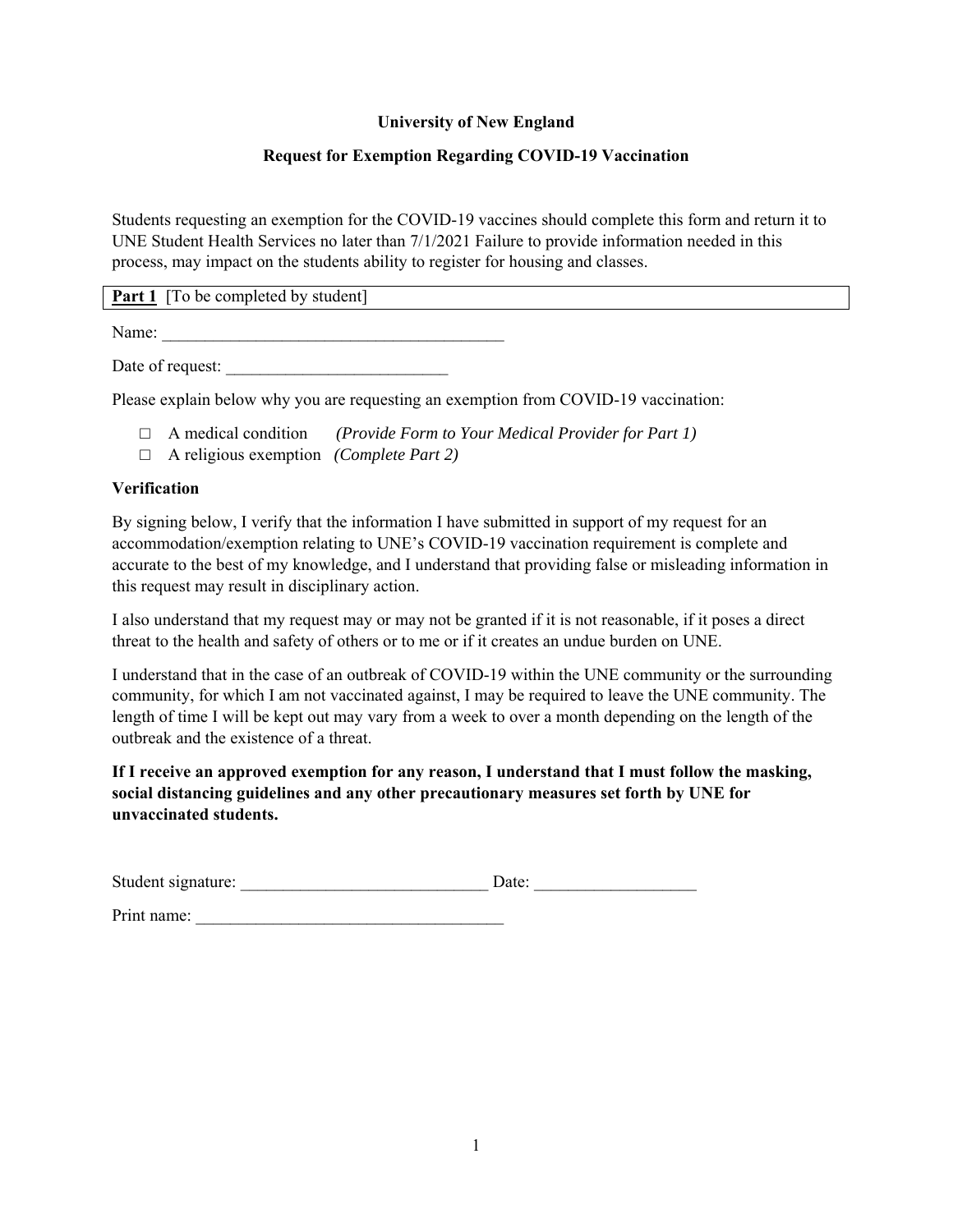**Part 1** [To be completed by student's medical provider]

**Provider's Name** \_\_\_\_\_\_\_\_\_\_\_\_\_\_\_\_\_\_\_\_\_\_\_\_\_\_\_\_\_\_\_\_\_\_\_\_\_\_\_

**Telephone number**: \_\_\_\_\_\_\_\_\_\_\_\_\_\_\_\_\_\_\_\_\_\_\_\_\_\_\_\_\_\_\_\_\_\_\_\_\_\_\_

**Medical exemptions for the vaccine will be approved for the following reasons;** 

- **1. Anaphylaxis to the vaccine- which vaccine and date of reaction** Vaccine **Date**
- **2. Acute allergic reaction to the vaccine- which vaccine and date of reaction Vaccine\_\_\_\_\_\_\_\_\_\_\_\_\_\_\_\_\_\_ Date\_\_\_\_\_\_\_\_\_**
- **3. If the student's underlying medical condition is such that the vaccination is contraindicated, what is the relevant diagnosis:**

Medical Provider Signature: \_\_\_\_\_\_\_\_\_\_\_\_\_\_\_\_\_\_\_\_\_\_\_\_\_\_\_\_\_\_\_\_\_\_\_\_\_\_\_\_\_\_\_\_\_

Date:

*COVID-19 Vaccine Contraindication link*‐ https://www.cdc.gov/coronavirus/2019‐ ncov/vaccines/safety/allergic-reaction.html?s\_cid=11235:why%20should%20i%20get%20a%20covid-19%20vaccine:sem.ga:p:RG:GM:gen:PTN:FY21